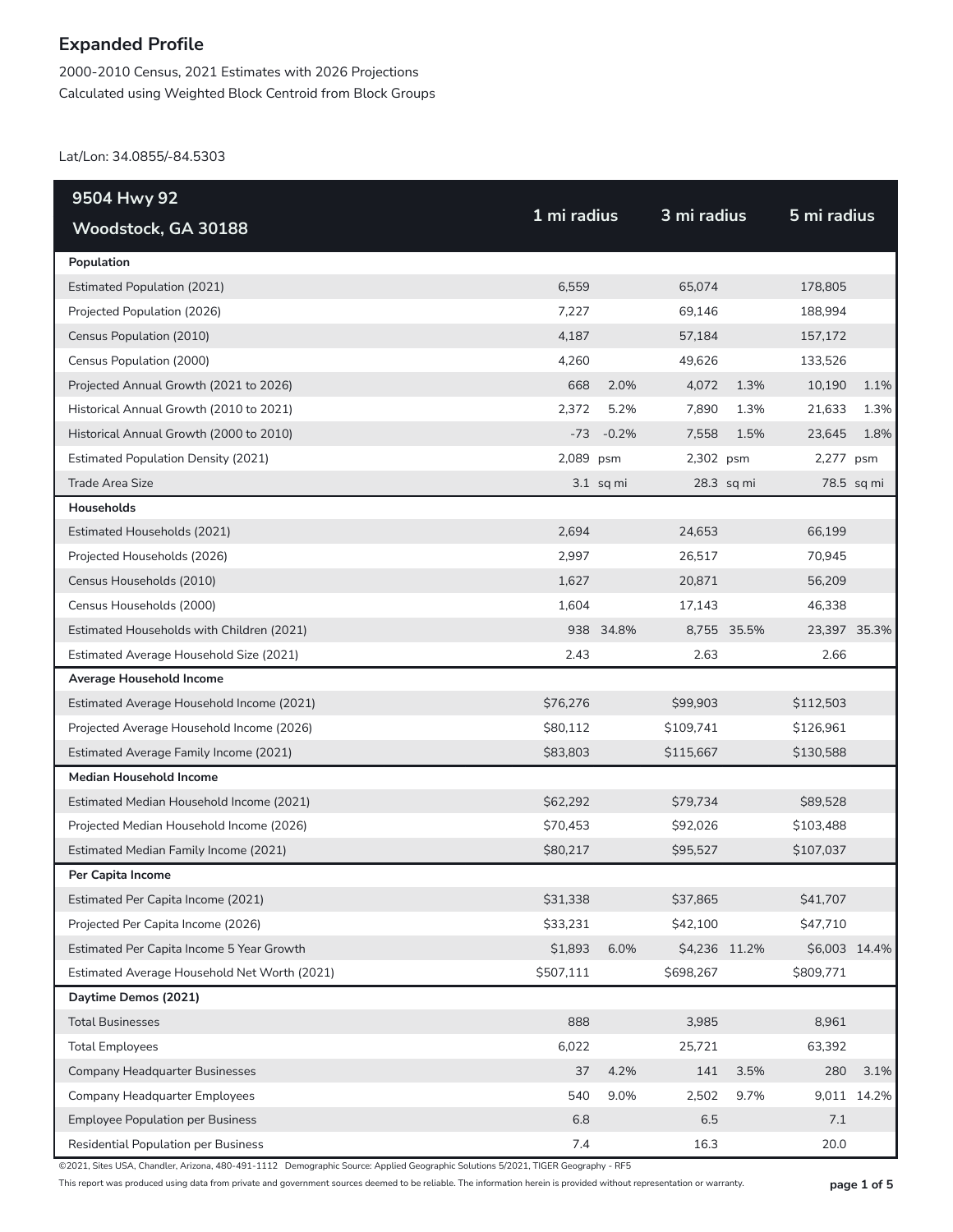2000-2010 Census, 2021 Estimates with 2026 Projections Calculated using Weighted Block Centroid from Block Groups

Lat/Lon: 34.0855/-84.5303

| 9504 Hwy 92                                     |             |             |              |             |               |              |
|-------------------------------------------------|-------------|-------------|--------------|-------------|---------------|--------------|
| Woodstock, GA 30188                             | 1 mi radius |             | 3 mi radius  |             | 5 mi radius   |              |
| Race & Ethnicity                                |             |             |              |             |               |              |
| <b>White (2021)</b>                             |             | 4,114 62.7% | 46,343 71.2% |             | 132,512 74.1% |              |
| Black or African American (2021)                |             | 1,053 16.1% | 10,103 15.5% |             | 24,988 14.0%  |              |
| American Indian or Alaska Native (2021)         | 32          | 0.5%        | 242          | 0.4%        | 583           | 0.3%         |
| Asian (2021)                                    | 423         | 6.5%        | 2,866        | 4.4%        | 8,345         | 4.7%         |
| Hawaiian or Pacific Islander (2021)             | $5 -$       |             | $35 -$       |             | $80 -$        |              |
| Other Race (2021)                               |             | 699 10.7%   | 3,315        | 5.1%        | 7,203         | 4.0%         |
| Two or More Races (2021)                        | 233         | 3.6%        | 2,169        | 3.3%        | 5,095         | 2.8%         |
| Not Hispanic or Latino Population (2021)        |             | 5,093 77.6% | 55,310 85.0% |             | 157,121 87.9% |              |
| Hispanic or Latino Population (2021)            |             | 1,466 22.4% |              | 9,764 15.0% | 21,684 12.1%  |              |
| Not Hispanic or Latino Population (2026)        |             | 5,600 77.5% | 58,335 84.4% |             | 165,204 87.4% |              |
| Hispanic or Latino Population (2026)            |             | 1,627 22.5% | 10,811 15.6% |             | 23,790 12.6%  |              |
| Not Hispanic or Latino Population (2010)        |             | 3,284 78.4% | 50,787 88.8% |             | 141,651 90.1% |              |
| Hispanic or Latino Population (2010)            |             | 903 21.6%   |              | 6,397 11.2% | 15,521        | 9.9%         |
| Not Hispanic or Latino Population (2000)        |             | 3,781 88.8% | 46,672 94.0% |             | 126,806 95.0% |              |
| Hispanic or Latino Population (2000)            |             | 479 11.2%   | 2,954        | 6.0%        | 6,720         | 5.0%         |
| Projected Hispanic Annual Growth (2021 to 2026) | 161         | 2.2%        | 1,047        | 2.1%        | 2,106         | 1.9%         |
| Historic Hispanic Annual Growth (2000 to 2021)  | 988         | 9.8%        |              | 6,810 11.0% | 14,964 10.6%  |              |
| Age Distribution (2021)                         |             |             |              |             |               |              |
| Age Under 5                                     | 412         | 6.3%        | 3,775        | 5.8%        | 9,818         | 5.5%         |
| Age 5 to 9 Years                                | 397         | 6.1%        | 4,107        | 6.3%        | 10,856        | 6.1%         |
| Age 10 to 14 Years                              | 417         | 6.4%        | 4,453        | 6.8%        | 12,307        | 6.9%         |
| Age 15 to 19 Years                              | 446         | 6.8%        | 4,634        | 7.1%        | 13,517        | 7.6%         |
| Age 20 to 24 Years                              | 595         | 9.1%        | 4,760        | 7.3%        | 12,930        | 7.2%         |
| Age 25 to 29 Years                              | 624         | 9.5%        | 4,659        | 7.2%        | 11,302        | 6.3%         |
| Age 30 to 34 Years                              | 496         | 7.6%        | 4,343        | 6.7%        | 11,467        | 6.4%         |
| Age 35 to 39 Years                              | 440         | 6.7%        | 4,282        | 6.6%        | 11,622        | 6.5%         |
| Age 40 to 44 Years                              | 445         | 6.8%        | 4,380        | 6.7%        | 12,037        | 6.7%         |
| Age 45 to 49 Years                              | 432         | 6.6%        | 4,548        | 7.0%        | 12,681        | 7.1%         |
| Age 50 to 54 Years                              | 416         | 6.3%        | 4,749        | 7.3%        | 13,163        | 7.4%         |
| Age 55 to 59 Years                              | 372         | 5.7%        | 4,461        | 6.9%        | 12,519        | 7.0%         |
| Age 60 to 64 Years                              | 333         | 5.1%        | 3,815        | 5.9%        | 10,931        | 6.1%         |
| Age 65 to 74 Years                              | 458         | 7.0%        | 5,209        | 8.0%        | 15,147        | 8.5%         |
| Age 75 to 84 Years                              | 210         | 3.2%        | 2,236        | 3.4%        | 6,594         | 3.7%         |
| Age 85 Years or Over                            | 65          | 1.0%        | 663          | 1.0%        | 1,917         | 1.1%         |
| Median Age                                      | 33.3        |             | 36.4         |             | 37.4          |              |
| Gender Age Distribution (2021)                  |             |             |              |             |               |              |
| Female Population                               |             | 3,333 50.8% | 33,224 51.1% |             | 91,316 51.1%  |              |
| Age 0 to 19 Years                               |             | 841 25.2%   |              | 8,255 24.8% |               | 22,816 25.0% |
| Age 20 to 64 Years                              |             | 2,062 61.9% | 20,427 61.5% |             |               | 55,524 60.8% |
| Age 65 Years or Over                            |             | 429 12.9%   |              | 4,542 13.7% | 12,976 14.2%  |              |
| Female Median Age                               | 34.9        |             | 37.8         |             | 38.4          |              |
| Male Population                                 |             | 3,226 49.2% | 31,850 48.9% |             |               | 87,489 48.9% |
| Age 0 to 19 Years                               |             | 831 25.8%   |              | 8,715 27.4% |               | 23,681 27.1% |
| Age 20 to 64 Years                              |             | 2,091 64.8% | 19,569 61.4% |             |               | 53,126 60.7% |
| Age 65 Years or Over                            | 303         | 9.4%        |              | 3,567 11.2% |               | 10,682 12.2% |
| Male Median Age                                 | 32.0        |             | 35.0         |             | 36.4          |              |

©2021, Sites USA, Chandler, Arizona, 480-491-1112 Demographic Source: Applied Geographic Solutions 5/2021, TIGER Geography - RF5

This report was produced using data from private and government sources deemed to be reliable. The information herein is provided without representation or warranty. **page 2 of 5**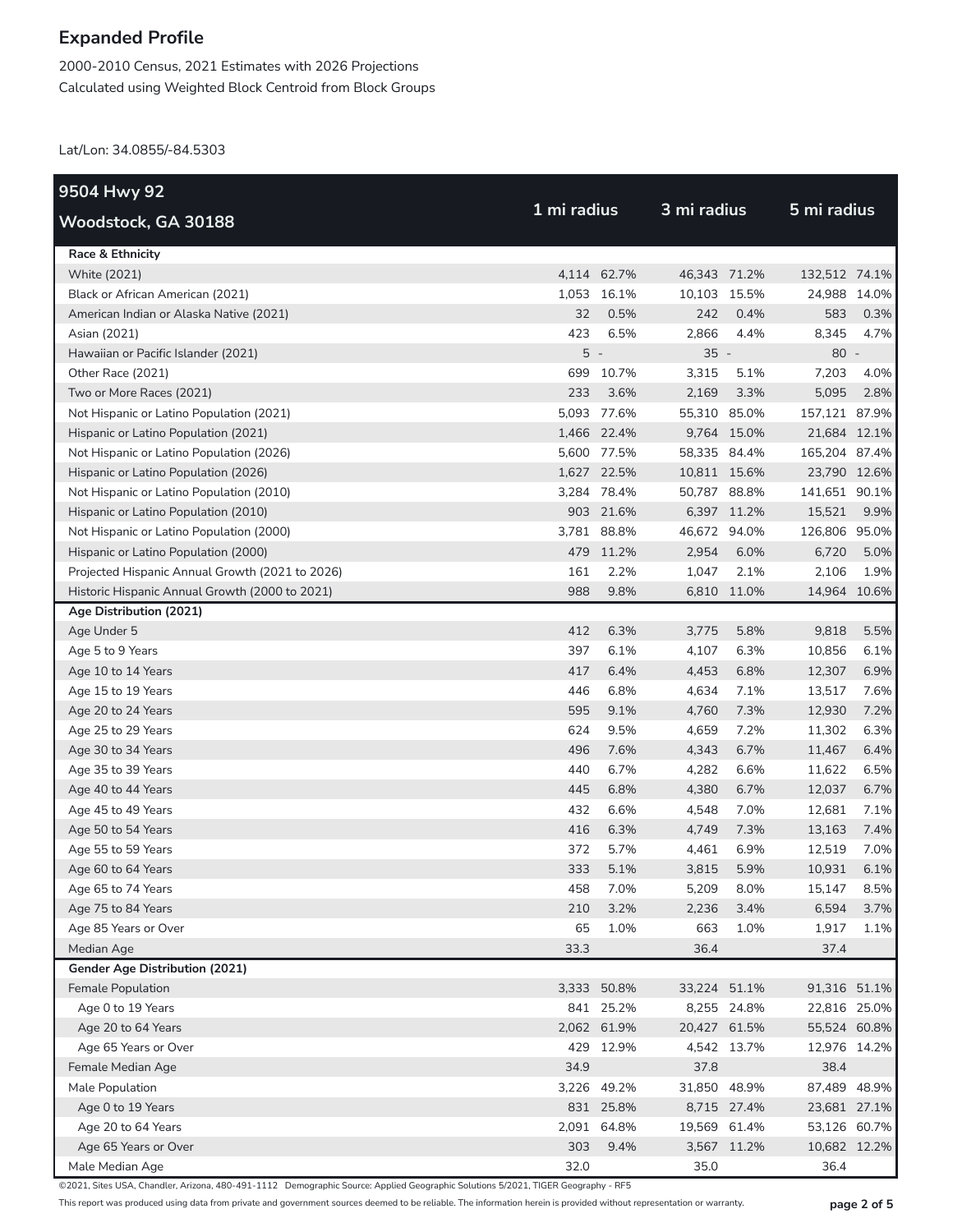2000-2010 Census, 2021 Estimates with 2026 Projections Calculated using Weighted Block Centroid from Block Groups

Lat/Lon: 34.0855/-84.5303

| 9504 Hwy 92                                  |             |             |              |             |               |             |
|----------------------------------------------|-------------|-------------|--------------|-------------|---------------|-------------|
| Woodstock, GA 30188                          | 1 mi radius |             | 3 mi radius  |             | 5 mi radius   |             |
| Household Income Distribution (2021)         |             |             |              |             |               |             |
| HH Income \$200,000 or More                  | 119         | 4.4%        | 2,060        | 8.4%        |               | 6,616 10.0% |
| HH Income \$150,000 to \$199,999             | 194         | 7.2%        | 2,044        | 8.3%        |               | 7,114 10.7% |
| HH Income \$100,000 to \$149,999             |             | 399 14.8%   |              | 4,575 18.6% | 13,307 20.1%  |             |
| HH Income \$75,000 to \$99,999               |             | 405 15.0%   |              | 4,033 16.4% | 10,350 15.6%  |             |
| HH Income \$50,000 to \$74,999               |             | 417 15.5%   |              | 4,647 18.9% | 11,933 18.0%  |             |
| HH Income \$35,000 to \$49,999               |             | 387 14.4%   |              | 2,526 10.2% | 6,299         | 9.5%        |
| HH Income \$25,000 to \$34,999               | 264         | 9.8%        | 1,858        | 7.5%        | 3,864         | 5.8%        |
| HH Income \$15,000 to \$24,999               | 261         | 9.7%        | 1,332        | 5.4%        | 3,142         | 4.7%        |
| HH Income Under \$15,000                     | 248         | 9.2%        | 1,579        | 6.4%        | 3,574         | 5.4%        |
| HH Income \$35,000 or More                   |             | 1,921 71.3% | 19,885 80.7% |             | 55,619 84.0%  |             |
| HH Income \$75,000 or More                   |             | 1,117 41.4% | 12,712 51.6% |             | 37,388 56.5%  |             |
| Housing (2021)                               |             |             |              |             |               |             |
| <b>Total Housing Units</b>                   | 2,812       |             | 25,582       |             | 68,726        |             |
| <b>Housing Units Occupied</b>                |             | 2,694 95.8% | 24,653 96.4% |             | 66,199 96.3%  |             |
| Housing Units Owner-Occupied                 |             | 1,372 50.9% | 17,627 71.5% |             | 50,356 76.1%  |             |
| Housing Units, Renter-Occupied               |             | 1,323 49.1% |              | 7,026 28.5% | 15,844 23.9%  |             |
| Housing Units, Vacant                        | 118         | 4.4%        | 928          | 3.8%        | 2,526         | 3.8%        |
| <b>Marital Status (2021)</b>                 |             |             |              |             |               |             |
| Never Married                                |             | 1,394 26.1% | 14,709 27.9% |             | 43,894 30.1%  |             |
| <b>Currently Married</b>                     |             | 2,739 51.4% | 27,066 51.3% |             | 75,227 51.6%  |             |
| Separated                                    | 206         | 3.9%        | 2,478        | 4.7%        | 5,858         | 4.0%        |
| Widowed                                      | 402         | 7.5%        | 2,543        | 4.8%        | 5,673         | 3.9%        |
| <b>Divorced</b>                              |             | 592 11.1%   |              | 5,942 11.3% | 15,173 10.4%  |             |
| Household Type (2021)                        |             |             |              |             |               |             |
| <b>Population Family</b>                     |             | 5,413 82.5% | 55,733 85.6% |             | 152,000 85.0% |             |
| Population Non-Family                        |             | 1,143 17.4% |              | 9,189 14.1% | 24,146 13.5%  |             |
| <b>Population Group Quarters</b>             | $4 -$       |             | 152          | 0.2%        | 2,659         | 1.5%        |
| <b>Family Households</b>                     |             | 1,761 65.4% | 17,477 70.9% |             | 47,676 72.0%  |             |
| Non-Family Households                        |             | 933 34.6%   |              | 7,176 29.1% | 18,524 28.0%  |             |
| Married Couple with Children                 |             | 543 19.8%   |              | 6,058 22.4% | 17,271 23.0%  |             |
| Average Family Household Size                | 3.1         |             | 3.2          |             | 3.2           |             |
| Household Size (2021)                        |             |             |              |             |               |             |
| 1 Person Households                          |             | 746 27.7%   |              | 5,644 22.9% | 14,420 21.8%  |             |
| 2 Person Households                          |             | 886 32.9%   |              | 8,141 33.0% | 22,246 33.6%  |             |
| 3 Person Households                          |             | 445 16.5%   |              | 4,427 18.0% | 11,843 17.9%  |             |
| 4 Person Households                          |             | 341 12.6%   |              | 3,749 15.2% | 10,567 16.0%  |             |
| 5 Person Households                          | 161         | 6.0%        | 1,688        | 6.8%        | 4,499         | 6.8%        |
| 6 or More Person Households                  | 116         | 4.3%        | 1,005        | 4.1%        | 2,624         | 4.0%        |
| Household Vehicles (2021)                    |             |             |              |             |               |             |
| Households with 0 Vehicles Available         | 163         | 6.0%        | 494          | 2.0%        | 1,376         | 2.1%        |
| Households with 1 Vehicles Available         |             | 1,091 40.5% |              | 7,276 29.5% | 17,256        | 26.1%       |
| Households with 2 or More Vehicles Available |             | 1,441 53.5% | 16,884 68.5% |             | 47,568 71.9%  |             |
| <b>Total Vehicles Available</b>              | 4,337       |             | 49,278       |             | 137,410       |             |
| Average Vehicles Per Household               | 1.6         |             | 2.0          |             | 2.1           |             |

©2021, Sites USA, Chandler, Arizona, 480-491-1112 Demographic Source: Applied Geographic Solutions 5/2021, TIGER Geography - RF5

This report was produced using data from private and government sources deemed to be reliable. The information herein is provided without representation or warranty. **page 3 of 5**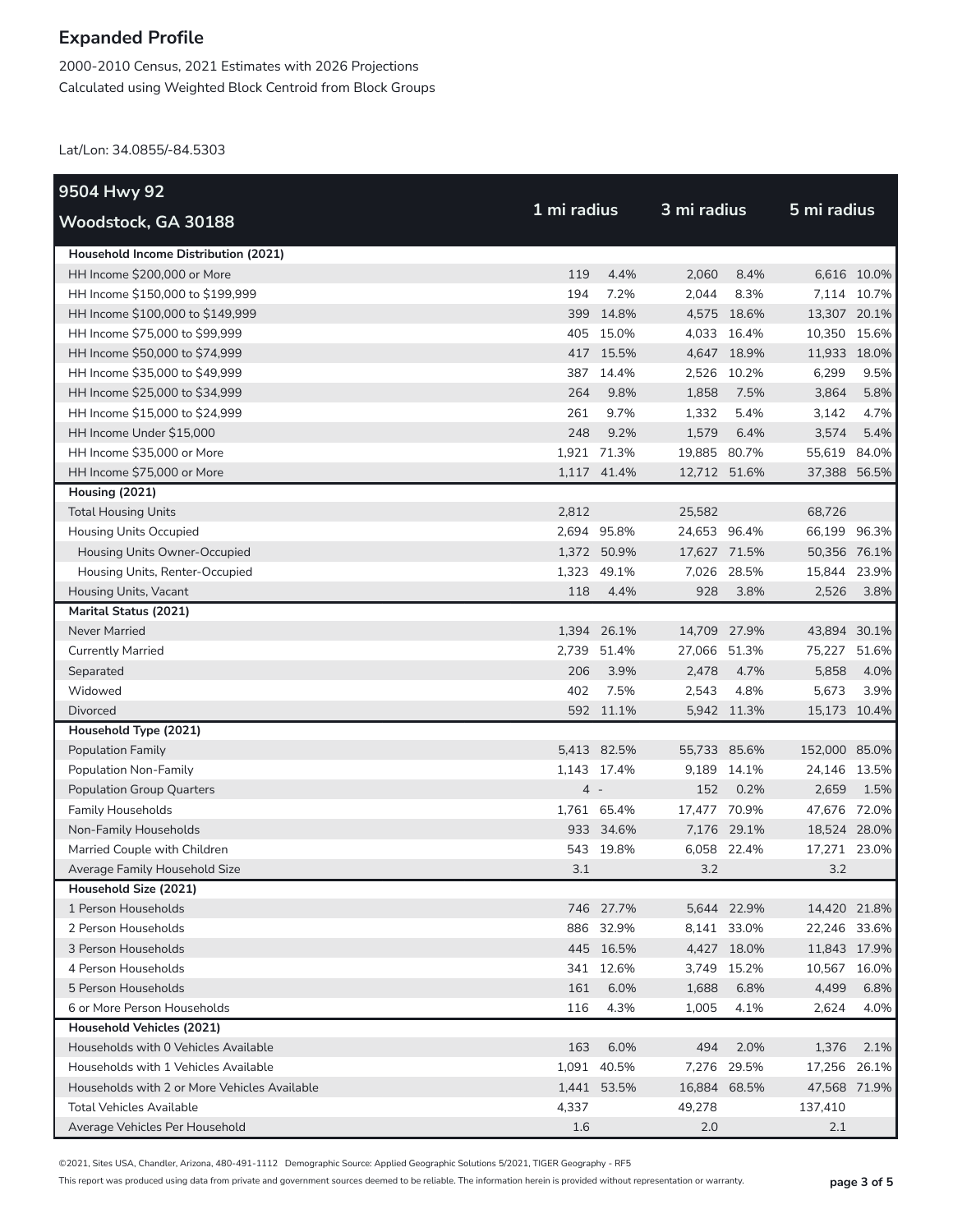2000-2010 Census, 2021 Estimates with 2026 Projections Calculated using Weighted Block Centroid from Block Groups

Lat/Lon: 34.0855/-84.5303

| 9504 Hwy 92                                     |             |             |                  |             |                  |             |
|-------------------------------------------------|-------------|-------------|------------------|-------------|------------------|-------------|
| Woodstock, GA 30188                             | 1 mi radius |             | 3 mi radius      |             | 5 mi radius      |             |
| Labor Force (2021)                              |             |             |                  |             |                  |             |
| Estimated Labor Population Age 16 Years or Over | 5,247       |             | 51,779           |             | 143,214          |             |
| <b>Estimated Civilian Employed</b>              |             | 3.289 62.7% | 33,752 65.2%     |             | 93,645 65.4%     |             |
| <b>Estimated Civilian Unemployed</b>            | 111         | 2.1%        | 1,343            | 2.6%        | 3,711            | 2.6%        |
| <b>Estimated in Armed Forces</b>                |             |             | 79               | 0.2%        | 177              | 0.1%        |
| <b>Estimated Not in Labor Force</b>             |             | 1,847 35.2% | 16,605 32.1%     |             | 45,681 31.9%     |             |
| Unemployment Rate                               | 2.1%        |             | 2.6%             |             | 2.6%             |             |
| Occupation (2021)                               |             |             |                  |             |                  |             |
| Occupation: Population Age 16 Years or Over     | 3,289       |             | 33,752           |             | 93,645           |             |
| Management, Business, Financial Operations      |             | 657 20.0%   |                  | 6,850 20.3% | 20,183 21.6%     |             |
| Professional, Related                           |             | 641 19.5%   |                  | 7,883 23.4% | 22,248 23.8%     |             |
| Service                                         |             | 721 21.9%   |                  | 5,309 15.7% | 13,011 13.9%     |             |
| Sales, Office                                   |             | 645 19.6%   |                  | 7,685 22.8% | 21,216 22.7%     |             |
| Farming, Fishing, Forestry                      |             |             | $6 -$            |             | $30 -$           |             |
| Construct, Extraction, Maintenance              | 317         | 9.7%        | 2,849            | 8.4%        | 7,522            | 8.0%        |
| Production, Transport Material Moving           | 306         | 9.3%        | 3,169            | 9.4%        |                  | 9,436 10.1% |
| <b>White Collar Workers</b>                     |             | 1,944 59.1% | 22,418 66.4%     |             | 63,647 68.0%     |             |
| <b>Blue Collar Workers</b>                      |             | 1,345 40.9% | 11,333 33.6%     |             | 29,998           | 32.0%       |
| <b>Consumer Expenditure (2021)</b>              |             |             |                  |             |                  |             |
| <b>Total Household Expenditure</b>              | \$157.76 M  |             | \$1.73 B         |             | \$5.06 B         |             |
| Total Non-Retail Expenditure                    | \$83.26 M   |             | 52.8% \$912.16 M |             | 52.7% \$2.67 B   | 52.7%       |
| <b>Total Retail Expenditure</b>                 | \$74.51 M   |             | 47.2% \$819.33 M |             | 47.3% \$2.39 B   | 47.3%       |
| Apparel                                         | \$5.56 M    |             | 3.5% \$61.36 M   |             | 3.5% \$180.27 M  | 3.6%        |
| Contributions                                   | \$4.98 M    |             | 3.2% \$56.89 M   |             | 3.3% \$169.39 M  | 3.3%        |
| Education                                       | \$4.58 M    |             | 2.9% \$52.72 M   |             | 3.0% \$159.41 M  | 3.1%        |
| Entertainment                                   | \$8.81 M    |             | 5.6% \$98.75 M   |             | 5.7% \$291.36 M  | 5.8%        |
| Food and Beverages                              | \$23.43 M   |             | 14.9% \$254.65 M |             | 14.7% \$740.64 M | 14.6%       |
| Furnishings and Equipment                       | \$5.49 M    |             | 3.5% \$61.32 M   |             | 3.5% \$180.72 M  | 3.6%        |
| Gifts                                           | \$3.75 M    |             | 2.4% \$42.87 M   |             | 2.5% \$127.31 M  | 2.5%        |
| <b>Health Care</b>                              | \$13.35 M   |             | 8.5% \$145.46 M  |             | 8.4% \$421.95 M  | 8.3%        |
| <b>Household Operations</b>                     | \$6.13 M    |             | 3.9% \$68.1 M    |             | 3.9% \$200.39 M  | 4.0%        |
| Miscellaneous Expenses                          | \$2.96 M    |             | 1.9% \$32.72 M   |             | 1.9% \$96.02 M   | 1.9%        |
| Personal Care                                   | \$2.12 M    |             | 1.3% \$23.25 M   |             | 1.3% \$67.96 M   | 1.3%        |
| Personal Insurance                              | \$1.08 M    |             | 0.7% \$12.42 M   |             | 0.7% \$37.15 M   | 0.7%        |
| Reading                                         | \$340.24 K  |             | 0.2% \$3.76 M    |             | 0.2% \$11.04 M   | 0.2%        |
| Shelter                                         | \$33.53 M   |             | 21.3% \$363.13 M |             | 21.0% \$1.06 B   | 20.9%       |
| Tobacco                                         | $$1.01$ M   |             | 0.6% \$10.15 M   |             | 0.6% \$28.35 M   | 0.6%        |
| Transportation                                  | \$28.79 M   |             | 18.2% \$317.59 M |             | 18.3% \$927.07 M | 18.3%       |
| <b>Utilities</b>                                | \$11.84 M   |             | 7.5% \$126.36 M  |             | 7.3% \$363.26 M  | 7.2%        |
| <b>Educational Attainment (2021)</b>            |             |             |                  |             |                  |             |
| Adult Population Age 25 Years or Over           | 4,292       |             | 43,344           |             | 119,378          |             |
| Elementary (Grade Level 0 to 8)                 | 261         | 6.1%        | 1,081            | 2.5%        | 2,548            | 2.1%        |
| Some High School (Grade Level 9 to 11)          | 237         | 5.5%        | 1,610            | 3.7%        | 4,087            | 3.4%        |
| High School Graduate                            |             | 939 21.9%   |                  | 8,563 19.8% | 22,593           | 18.9%       |
| Some College                                    |             | 1,036 24.1% |                  | 9,742 22.5% | 26,656 22.3%     |             |
| Associate Degree Only                           | 369         | 8.6%        | 3,718            | 8.6%        | 9,317            | 7.8%        |
| <b>Bachelor Degree Only</b>                     |             | 1,054 24.6% | 12,909 29.8%     |             | 37,111 31.1%     |             |
| Graduate Degree                                 | 397         | 9.2%        |                  | 5,720 13.2% | 17,065 14.3%     |             |

©2021, Sites USA, Chandler, Arizona, 480-491-1112 Demographic Source: Applied Geographic Solutions 5/2021, TIGER Geography - RF5

This report was produced using data from private and government sources deemed to be reliable. The information herein is provided without representation or warranty. **page 4 of 5**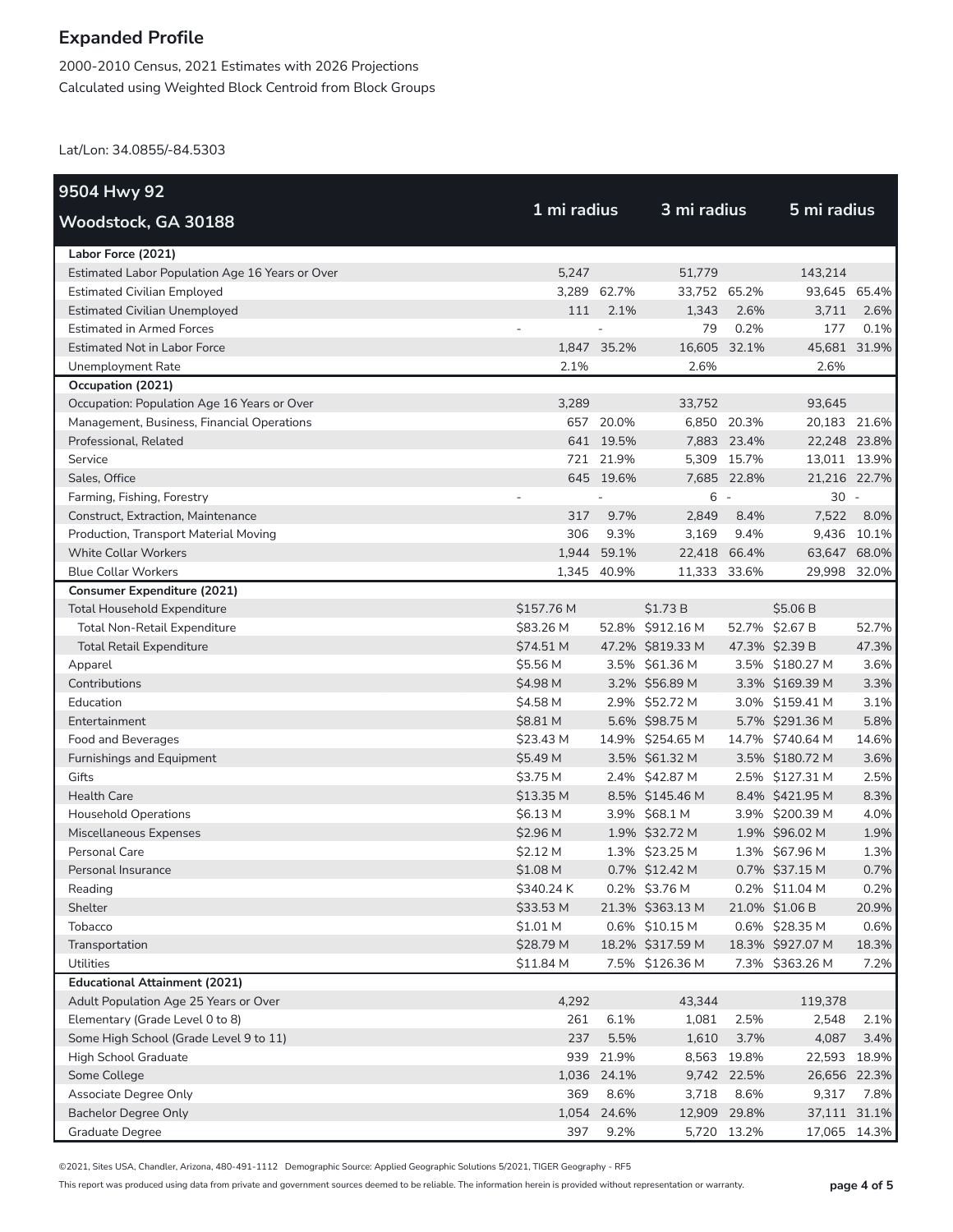2000-2010 Census, 2021 Estimates with 2026 Projections Calculated using Weighted Block Centroid from Block Groups

Lat/Lon: 34.0855/-84.5303

| 9504 Hwy 92                             |             |                          |              |             |              |             |
|-----------------------------------------|-------------|--------------------------|--------------|-------------|--------------|-------------|
| Woodstock, GA 30188                     | 1 mi radius |                          | 3 mi radius  |             | 5 mi radius  |             |
| Units In Structure (2021)               |             |                          |              |             |              |             |
| 1 Detached Unit                         |             | 1,284 78.9%              | 18,359 88.0% |             | 51,732 92.0% |             |
| 1 Attached Unit                         |             | 423 26.0%                | 1.652        | 7.9%        | 4,358        | 7.8%        |
| 2 to 4 Units                            | 93          | 5.7%                     | 423          | 2.0%        | 819          | 1.5%        |
| 5 to 9 Units                            | 144         | 8.9%                     | 601          | 2.9%        | 1,350        | 2.4%        |
| 10 to 19 Units                          |             | 190 11.7%                | 1,343        | 6.4%        | 2,775        | 4.9%        |
| 20 to 49 Units                          |             | 187 11.5%                | 930          | 4.5%        | 2,068        | 3.7%        |
| 50 or More Units                        |             | 276 17.0%                | 560          | 2.7%        | 1,574        | 2.8%        |
| Mobile Home or Trailer                  | 98          | 6.0%                     | 783          | 3.8%        | 1,522        | 2.7%        |
| <b>Other Structure</b>                  |             | $\overline{\phantom{0}}$ | $1 -$        |             | $1 -$        |             |
| Homes Built By Year (2021)              |             |                          |              |             |              |             |
| Homes Built 2010 or later               |             | 833 51.2%                |              | 3,954 18.9% |              | 9,002 16.0% |
| Homes Built 2000 to 2009                |             | 462 28.4%                |              | 4,272 20.5% | 12,058 21.5% |             |
| Homes Built 1990 to 1999                |             | 463 28.4%                |              | 5,753 27.6% | 16,749 29.8% |             |
| Homes Built 1980 to 1989                |             | 513 31.5%                |              | 5,933 28.4% | 16,846 30.0% |             |
| Homes Built 1970 to 1979                |             | 329 20.2%                |              | 3,392 16.3% |              | 7,889 14.0% |
| Homes Built 1960 to 1969                | 58          | 3.6%                     | 870          | 4.2%        | 2,324        | 4.1%        |
| Homes Built 1950 to 1959                | 14          | 0.8%                     | 206          | 1.0%        | 734          | 1.3%        |
| Homes Built Before 1949                 | 23          | 1.4%                     | 272          | 1.3%        | 597          | 1.1%        |
| Home Values (2021)                      |             |                          |              |             |              |             |
| Home Values \$1,000,000 or More         | 5           | 0.4%                     | 68           | 0.4%        | 285          | 0.6%        |
| Home Values \$500,000 to \$999,999      |             | 171 12.5%                | 1,183        | 6.7%        | 3,996        | 7.9%        |
| Home Values \$400,000 to \$499,999      |             | 154 11.2%                | 1,555        | 8.8%        | 4,815        | 9.6%        |
| Home Values \$300,000 to \$399,999      |             | 241 17.5%                | 2,961        | 16.8%       | 10,622       | 21.1%       |
| Home Values \$200,000 to \$299,999      |             | 349 25.4%                |              | 6,816 38.7% | 17,998 35.7% |             |
| Home Values \$150,000 to \$199,999      |             | 245 17.8%                |              | 3,324 18.9% |              | 8,608 17.1% |
| Home Values \$100,000 to \$149,999      | 110         | 8.0%                     | 1,151        | 6.5%        | 2,668        | 5.3%        |
| Home Values \$70,000 to \$99,999        | 54          | 3.9%                     | 179          | 1.0%        | 396          | 0.8%        |
| Home Values \$50,000 to \$69,999        | 2           | 0.2%                     | 44           | 0.3%        | 120          | 0.2%        |
| Home Values \$25,000 to \$49,999        | 2           | 0.2%                     | 107          | 0.6%        | 373          | 0.7%        |
| Home Values Under \$25,000              | 39          | 2.8%                     | 239          | 1.4%        | 474          | 0.9%        |
| Owner-Occupied Median Home Value        | \$279,114   |                          | \$257,506    |             | \$276,862    |             |
| Renter-Occupied Median Rent             | \$1,112     |                          | \$1,089      |             | \$1,129      |             |
| Transportation To Work (2021)           |             |                          |              |             |              |             |
| Drive to Work Alone                     |             | 2,801 86.0%              | 26,664 80.6% |             | 73,495 80.4% |             |
| Drive to Work in Carpool                | 248         | 7.6%                     | 2,451        | 7.4%        | 6,022        | 6.6%        |
| Travel to Work by Public Transportation | 39          | 1.2%                     | 266          | 0.8%        | 774          | 0.8%        |
| Drive to Work on Motorcycle             |             |                          | $30 -$       |             | 160          | 0.2%        |
| Walk or Bicycle to Work                 | 28          | 0.9%                     | 312          | 0.9%        | 1,050        | 1.1%        |
| <b>Other Means</b>                      | 27          | 0.8%                     | 418          | 1.3%        | 890          | 1.0%        |
| Work at Home                            | 115         | 3.5%                     | 2,950        | 8.9%        | 9,068        | 9.9%        |
| Travel Time (2021)                      |             |                          |              |             |              |             |
| Travel to Work in 14 Minutes or Less    |             | 581 17.8%                |              | 4,570 13.8% | 12,882 14.1% |             |
| Travel to Work in 15 to 29 Minutes      |             | 1,006 30.9%              | 10,181 30.8% |             | 27,097 29.6% |             |
| Travel to Work in 30 to 59 Minutes      |             | 1,052 32.3%              | 10,791 32.6% |             | 30,433 33.3% |             |
| Travel to Work in 60 Minutes or More    |             | 530 16.3%                |              | 5,188 15.7% | 13,863 15.2% |             |
| Average Minutes Travel to Work          | 27.8        |                          | 29.0         |             | 29.5         |             |

©2021, Sites USA, Chandler, Arizona, 480-491-1112 Demographic Source: Applied Geographic Solutions 5/2021, TIGER Geography - RF5

This report was produced using data from private and government sources deemed to be reliable. The information herein is provided without representation or warranty. **page 5 of 5**